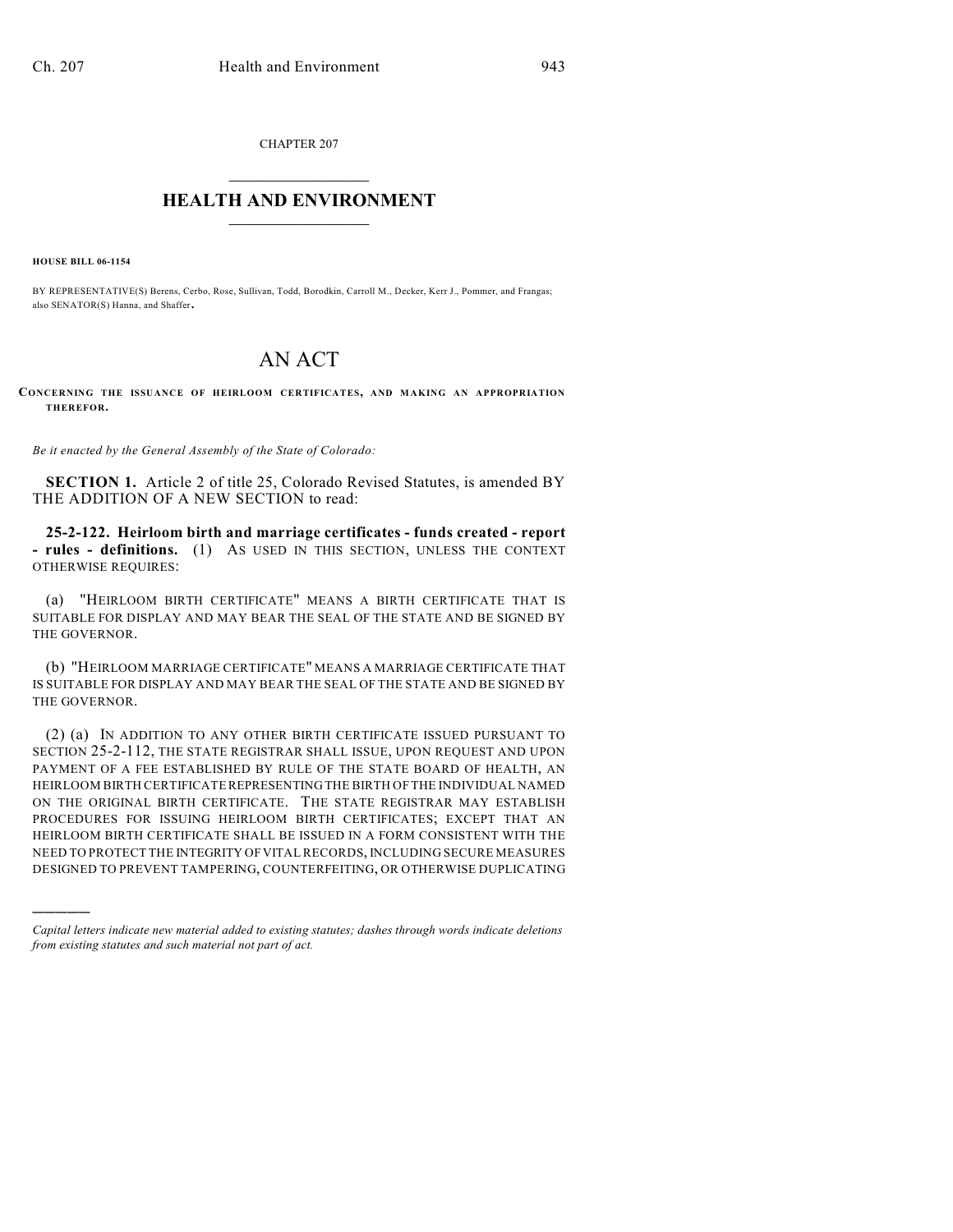THE BIRTH CERTIFICATE FOR FRAUDULENT PURPOSES, PURSUANT TO THE FEDERAL "INTELLIGENCE REFORM AND TERRORISM PREVENTION ACT OF 2004", 5 U.S.C. SEC. 301.

(b) AN HEIRLOOM BIRTH CERTIFICATE SHALL HAVE THE SAME STATUS AS EVIDENCE AS THAT OF AN ORIGINAL BIRTH CERTIFICATE.

(c) THE FEE ESTABLISHED PURSUANT TO PARAGRAPH (a) OF THIS SUBSECTION (2) SHALL BE SUFFICIENT TO COVER THE DIRECT AND INDIRECT COSTS OF PRODUCING AND ISSUING THE HEIRLOOM BIRTH CERTIFICATE, PLUS AN ADDITIONAL TEN DOLLARS. THE STATE REGISTRAR SHALL TRANSMIT MONEYS GENERATED PURSUANT TO THIS SUBSECTION (2), ALONG WITH AN EXPLANATION OF THE NUMBER OF HEIRLOOM BIRTH CERTIFICATE SALES THAT CORRESPOND TO SUCH MONEYS, TO THE STATE TREASURER, WHO SHALL CREDIT:

(I) FOR EACH SALE OF AN HEIRLOOM BIRTH CERTIFICATE, TEN DOLLARS TO THE INFANT IMMUNIZATION FUND CREATED IN SECTION 25-4-1708; AND

(II) THE REMAINDER OF SUCH MONEYS TO THE VITAL STATISTICS RECORDS CASH FUND CREATED IN SECTION 25-2-121.

(3) (a) IN ADDITION TO ANY OTHER MARRIAGE CERTIFICATE ISSUED PURSUANT TO SECTION 25-2-106, THE STATE REGISTRAR SHALL ISSUE, UPON REQUEST AND UPON PAYMENT OF A FEE ESTABLISHED BY RULE OF THE STATE BOARD OF HEALTH, AN HEIRLOOM MARRIAGE CERTIFICATE REPRESENTING THE MARRIAGE OF THE PERSONS NAMED ON THE ORIGINAL MARRIAGE CERTIFICATE RECORDED IN THE COUNTY CLERK AND RECORDER'S OFFICE. THE STATE REGISTRAR MAY ESTABLISH PROCEDURES FOR ISSUING THE HEIRLOOM MARRIAGE CERTIFICATES; EXCEPT THAT AN HEIRLOOM MARRIAGE CERTIFICATE SHALL BE ISSUED IN A FORM CONSISTENT WITH THE NEED TO PROTECT THE INTEGRITY OF VITAL RECORDS.

(b) AN HEIRLOOM MARRIAGE CERTIFICATE SHALL HAVE THE SAME STATUS AS EVIDENCE AS THAT OF AN ORIGINAL MARRIAGE CERTIFICATE.

(c) THE FEE ESTABLISHED PURSUANT TO PARAGRAPH (a) OF THIS SUBSECTION (3) SHALL BE SUFFICIENT TO COVER THE DIRECT AND INDIRECT COSTS OF PRODUCING AND ISSUING THE HEIRLOOM MARRIAGE CERTIFICATE, PLUS AN ADDITIONAL TEN DOLLARS. THE STATE REGISTRAR SHALL TRANSMIT MONEYS GENERATED PURSUANT TO THIS SUBSECTION (3), ALONG WITH AN EXPLANATION OF THE NUMBER OF HEIRLOOM MARRIAGE CERTIFICATE SALES THAT CORRESPOND TO SUCH MONEYS, TO THE STATE TREASURER, WHO SHALL CREDIT:

(I) FOR EACH SALE OF AN HEIRLOOM MARRIAGE CERTIFICATE, TEN DOLLARS TO THE COLORADO DOMESTIC ABUSE PROGRAM FUND CREATED IN SECTION 39-22-802, C.R.S.; AND

(II) THE REMAINDER OF SUCH MONEYS TO THE VITAL STATISTICS RECORDS CASH FUND CREATED IN SECTION 25-2-121.

**SECTION 2. Appropriation.** In addition to any other appropriation, there is hereby appropriated, out of any moneys in the vital statistics records cash fund